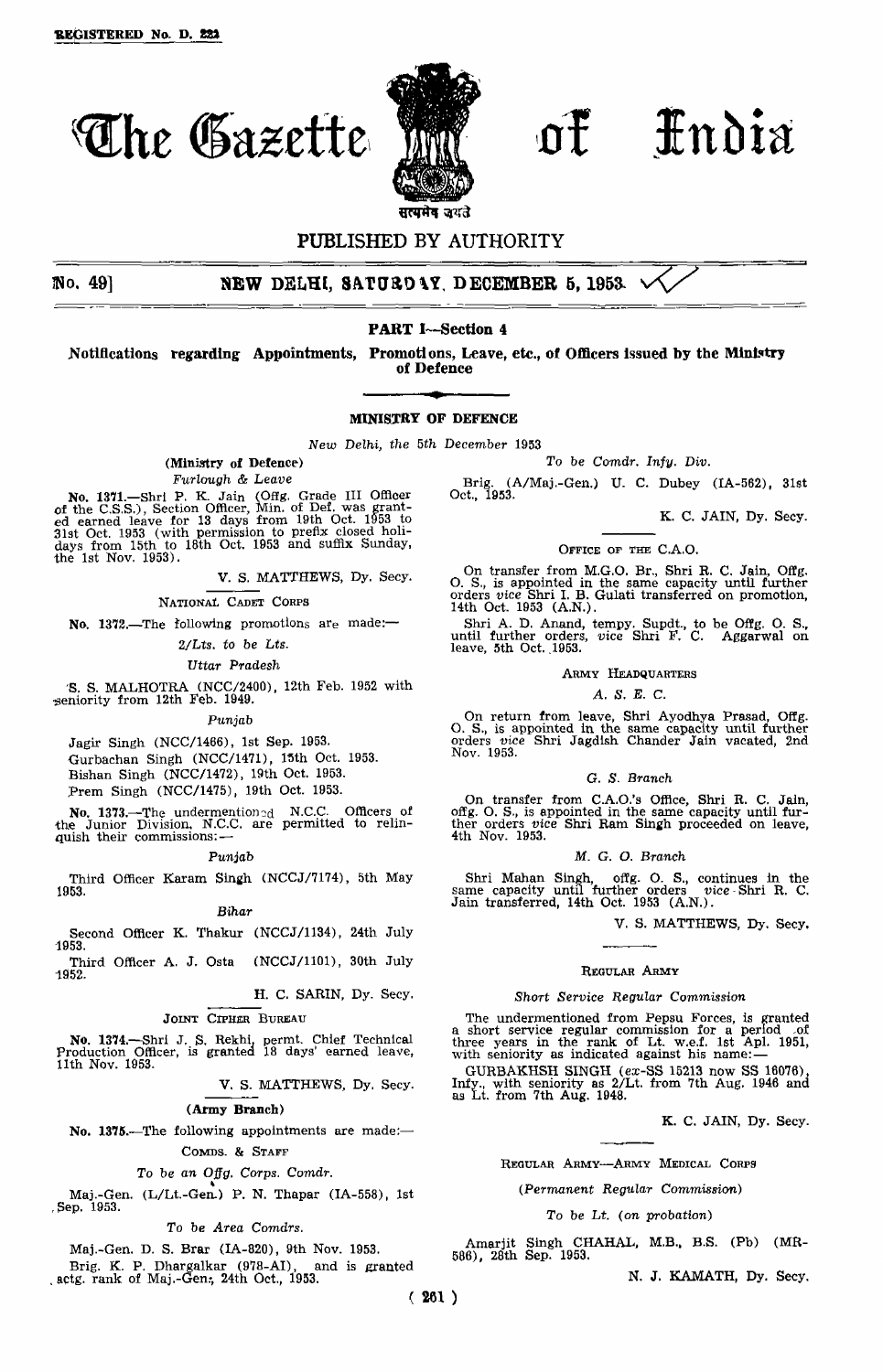#### TERRITORIAL ARMY

#### *Territorial Commission*

The undermentioned  $ex$ -state force officer is grant-<br>ed a Territorial Commission w.e.f. 1st Sep. 1952, with<br>seniority in that rank as indicated against his name:

# *To be Lt.* (on probation)

SAHI RAM (ez-GR 120 now TA 40283), Infy. as 2/Lt. from 11th Mar. 1945 and as Lt. from 11th Mar. 1948.

K. C. JAIN, Dy. Secy.

No. 1376.—The following appointments are made<br>for a period of 3 years under A.I.15/S/48:—

REGULAR ARMY-ARMY MEDICAL CORPS

*(Short Service Regular Commissions)*

*To* be *Lts. (on probation)*

Vakkalanka Venkata Surya KAMESWARA RAO, M.B., B.S. (Mad) (MS-5655), 17th Aug. 1953.

Subhash DE, M.B., B.S. (Cal) (MS-5717), 5th Oct. 1953.

Parmatma Parshad NAYAR, M.B., B.S (Pb) (MS-5719), 5th Oct. 1953.

Purushottam Krishna GQEL, M.B., B.S. (Luck) (MS-5721), 5th Oct. 1953.

Basrur Gurudatha RAO, M.B., B.S. (Andhra) (MS-5722), 5th Oct. 1953.

N. J. KAMATH, Dy. Secy.

**No. 1377.**—The undermentioned officer is granted the local rank of Lt.-Gen., without effect on pay and pension, whilst employed as Offg. Comdr., XI Corps.:—

Maj.-Gen. P. N. Thapar (IA-558), 1st Sep. 1953.

K. C. JAIN, Dy. Secy.

**No. 1378.**—The following Officers are confirmed:— REGULAR ARMY

# *Army Medical Corps. (EX-I.M.S.)*

# *(Emergency Commissions)*

Maj. A. K. Choudhuri (M-13066); 2nd Oct. 1942.

- Maj. P. K. Basu (M-13572); 25th Dec. 1942.
- Maj. S. K. Ray Chaudhuri (M-17711); 7th May 1943.
- Maj. C. R. Chakraverti (M-13986); 3rd May 1943.
- Maj. H. C. Paliwal (MZ-23927); 19th Oct. 1944.

Maj. J. C. Das (M-24684); 21st May 1944.

Maj. K. R. Madhavan (M-733); 6th Apl. 1942.

- Maj. B. D. Misra (M-6802/267); 12th Mar. 1945.
- Maj. S. C. Maitra (M-21433); 14th Jan. 1944.

Maj. J. C. Sen (M-13933); 14th Mar. 1943.

Maj. V. P. Jacob (M-21255); 14th Dec. 1943.

Maj. A. Sen Gupta (M-18730); 7th Aug. 1943.

Maj. C. R. Krishnamurthy (M-24216); 9th Apl. 1943.

- Maj. H. Lakshmi Narayana (M-20729); 20th Nov. 1943.
- Maj. N. C. Duttagupta (M-6802/45); 29th July 1944.
- Maj. S. Mukerji (M-17787); 11th June 1943.
- Maj. P. Doraiswamy (M-22647); 20th Feb. 1944.
- Maj. S. Das Gupta (M-6802/69); 14th Aug. 1944.
- Maj. J. N. Dutt (M-13356); 16th Nov. 1942.
- Maj. K. C. Ganguly (M-24636); 23rd Mar. 1944.
- Maj. V. K. Bopardikar (M-6802/428); 15th Aug. 1945.
- Maj. M. R. Jagannathan (M-24102); 7th Sep. 1942. Maj. M. S. Muthukumarasaml (M-21406); 15th Nov.
- 1943.
	- Maj. J. S. Puri (M-24579); 15th Mar. 1944.
	- Maj. S. C. Vij (M-13221); 11th Nov. 1942.
	- Maj. T. R. Subramaniam (M-13520); 8th Jan. 1943.
	- Maj. U. R. Ghosh (M-24687); 15th May 1944.
	- Maj. H. D. Grover (M-13525); 8th Jan. 1943.
	- Maj. H. P. Gnanaolivu (M-13542); 8th Jan. 1943.
- Maj. P. Ramakrishnamurthy (M-21267); 15th Feb. 1944.
	- Maj. G. S. Athwal (M-13847); 18th Feb. 1943.
	- Maj. Y. V. S. Murthy (M-6802/187); 20th Nov. 1944.

Maj. J. K Adak (M-21335); 21st Feb. 1944. Capt. M. L. Paul (M-17790); 8th June 1943. Capt. S. K. Das (M-13359); 28th Nov. 1942. Capt. U. S. Notyal (M-18543); 7th July 1943. Capt. S. Chakrabarty (M-6802/294); 19th Apl. 1945. Capt. O. P. Khanna (M-18594); 8th July 1943. Capt. J. K. Jindal (M-18737); 7th Aug. 1943. Capt. P. C. S. Roy (M-18795); 14th Sep. 1943. Capt. P. K. Chakraborti (M-18800); 14th Sep. 1943. Capt. J. N, Chatterjee (M-18808); 14th Sep. 1943. Capt. G. P. Ghose (M-18809); 14th Sep. 1943. Capt. M. C. Adhikari (M-6802/426); 15th Aug. 1945. Capt. J. P. Mohanty (M-6802/114); 20th Sep. 1944. Capt. H. R. Varadarajan (M-6802/60); 9th Aug. 1944. Capt. T. Kadirvelu (M-6802/399); 18th July 1945. Capt. S. Chaudhuri (M-20723); 20th Nov. 1943. Capt. B. S. Sidhu (M-20852); 14th Nov. 1943. Capt. G. D. Kapur (M-20840); 14th Nov. 1943. Capt. C. S. Nagarajan (M-20798); 13th Dec. 1943. Capt. K. J. Raju (M-20811); 13th Dec. 1943. Capt. D. Nath (M-24130); 18th Dec. 1943. Capt. B. P. Singh (M-6802/64); 11th Aug. 1944. Capt. T. C. Prabhakar (M-6802/6); 8th July 1944. Capt. M. K. Nayak (M-21411); 15th Jan. 1944. Capt. S. M. Krlshnan (M-22813); 19th Jan. 1944. Capt. M. A. Ramaswamy (M-22695); 20th Jan. 1944. Capt. D. R. Das (M-24571); 19th Mar. 1944. Capt. T. D. Bhattacharya (M-24565); 19th Mar. 1944. Capt. C. R. De (M-24570); 19th Mar. 1944. Capt. S. P. Verma (M-24587); 13th Mar. 1944. Capt. J. C. Chug (M-6802/365); 16th June 1945. Capt. T. G. C. Panikkar (M-6802/368); 14th June 1945. Capt. R. K. Gupta (M-6802/77); 18th Aug. 1944. Capt. B. P. Gupta (M-6802/42); 21st July 1944. Capt. M. S. Khera (M-6802/65); 13th Aug. 1944. Capt. A. K. Nilakantan (M-6802/67); 14th Aug. 1944. Capt. V. K. Visvanathan (M-6802/72); 15th Aug. 1944. Capt. S. Venkataraman (M-6802/78); 18th Aug. 1944. Capt. N. Narayanaswamy (M-6802/79); 18th Aug, 1944. Capt. H. S. Anand (M-0802/113); 20th Sep. 1944. Capt. H. S. Gill (M-6802/369); 21st June 1945. Capt. K. Kumar (M-6802/108); 14th Sep. 1944. Capt. B. N. Ghose (M-6802/133); 9th Oct. 1944. Capt. K. N. A. Rao (M-6802/147); 19th Oct. 1944. Capt. A. B. Ray (M-6802/137); 14th Oct. 1944. Capt. B. K. Bardhan (M-6802/156); 24th Oct. 1944. Capt. S. Kundu (M-6802/198); 3rd Dec. 1944. Capt. I. S. Dhingra (M-6802/177); 16th Nov. 1944. Capt. K. S. Isar (M-6802/182); 19th Nov. 1944. Capt. B. C. Bhoil (M-6802/188); 21st Nov. 1944. Capt. K. Singh (M-6802/190); 21st Nov. 1944. Capt. G. Singh (M-6802/202); 14th Dec. 1944. Capt. H. L. Dutta (M-6802/225); 17th Jan. 1945. Capt. V. D. Paliwal (M-6802/220); 15th Jan. 1945. Capt. J. C. Karmakar (M-6802/292); 15th Apl. 1945. Capt. L. Sathyanagaswarn (M-6802/227); 19th Jan. 1945. Capt. S. N. Mazumdar (M-6802/405); 18th July 1945. . Capt. K. V. Rao (M-6802/248); 15th Feb. 1945. Capt. K. V. Subrahmanyam (M-6802/256); 15th Feb. 1945. Capt. J. Prashad (M-6802/302); 23rd Apl. 1945. Capt. S. T. Ohol (M-6802/298); 21st Apl. 1945. Capt. B. K. Basu (M-6802/279); 19th Mar. 1945. Capt. M. R. Ratra (M-6802/374); 15th June 1945. Capt. J. S. Patheja (M-6802/271); 3rd Mar. 1945. Capt. C. Kalra (M-6802/275); 5th Mar. 1945. Capt. K. M. Banik (M-6802/330); 18th May 1945. Capt. P. K. Basu Roy (M-6802/329); 19th May 1945. Capt. N. R. Banerjee (M-6802/378); 20th June 1945. Capt. V. Ranganathan (M-6802/322); 19th May 1945. Capt. K. V. B. Menon (M-6802/321); 20th May 1945.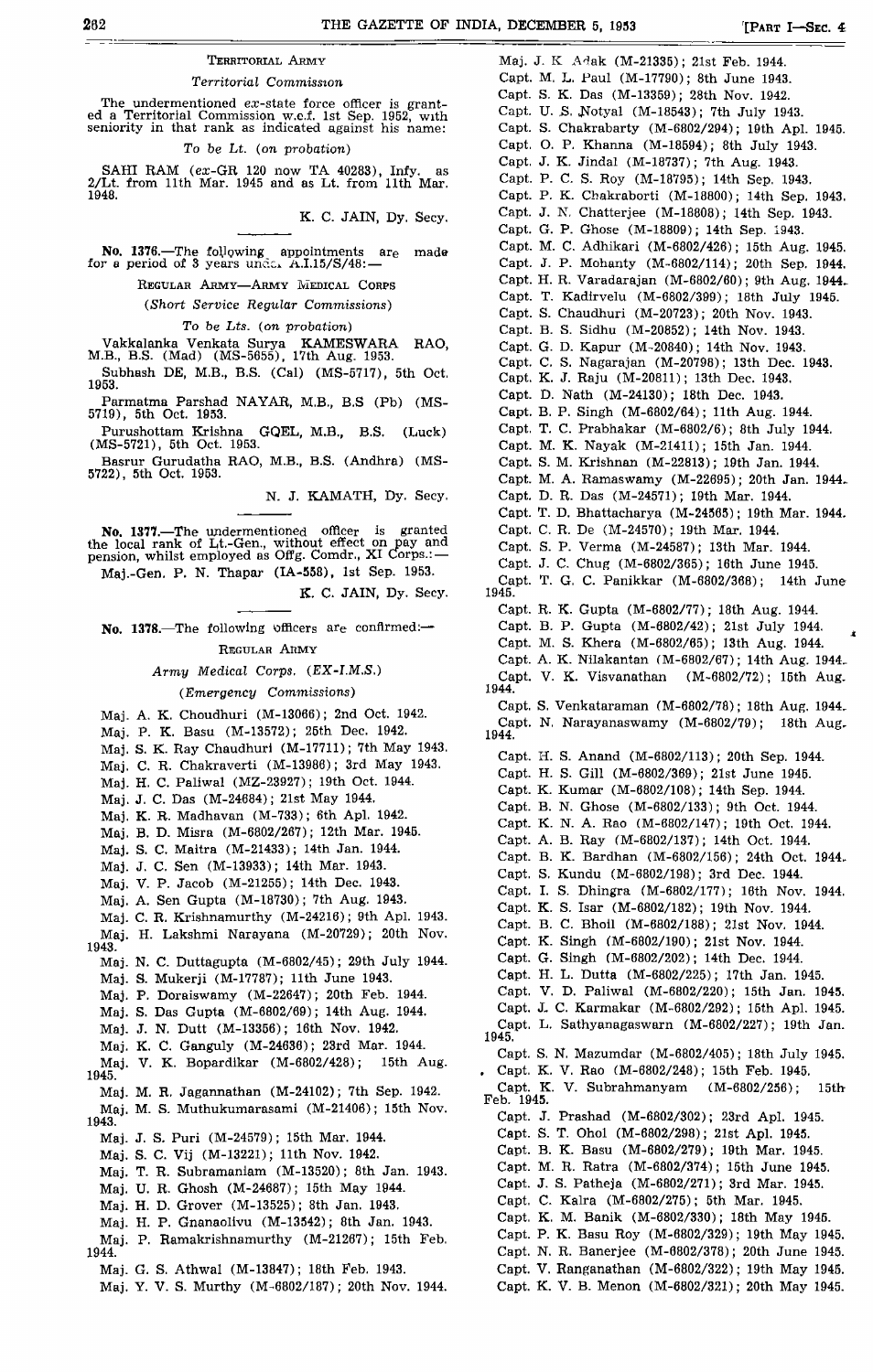Capt. B. B. Krishnachar (M-6802/323); 20th May 1945. Capt. A. V. Rao (M-6802/452); 11th Sep. 1945. Capt. K. S. George (M-6802/366); 14th June 1945. Capt. S. C. Pant (M-6802/420); 1st Aug. 1945. Capt. I. C. Khanna (M-6802/419); 15th Aug. 1945. Capt. R. Singh (M-6802/391); 19th July 1945. Capt. P. N. Trlkha (M-6802/390); 19th July 1945. Capt. K. L. Chopra (M-6802/410); 14th Aug. 1945. Capt. S. K. Kudva (M-6802/424); 10th Aug. 1945. Maj. (Miss) M. Butt (M-18578); 18th June 1943. Maj. (Miss) F. E. Freitas (M-20835); 11th Dec. 1943. Capt. (Miss) M. E. Lazarus (M-6802/121); 6th Sep.<br>1944. Capt. (Mrs.) N. K. Biswas (M-6802/402); 20th May 1945.

**No. 1379.**—The undermentioned officers on probation are confirmed:

#### REGULAR ARMY—ARMY MEDICAL CORPS.

#### *(Short Service Regular Commissions)*

Lt. S. P. Baweja (MS-5450), 1st Nov. 1951.

Lt. (Miss) K. K. Sandhu (MS-5526), 17th Sep. 1952. Lt. G. P. Christian (MS-5535), 26th Sep. 1952.

N. J. KAMATH, Dy. Secy.

**No. 1380.—**The following promotions are made:—

#### REGULAR ARMY

#### *Regular Commissions*

#### *Lts, to be Capts.*

J. S. Sandhu (IC 3367), Engineers, 2nd Mar. 1950. Raj Mohan Singh (IC 2992), A. S. C, 22nd Mar. 1950.

#### *2/Lts. to be Lts.*

R. C. Menasse (IC 5325), Artillery, Ashutosh Kumar (IC 5327), Signals, S. N. Dutt (IC 5373), Armoured Corps., and A. K. Bhandari (IC 5432), Artillery 10th June 1953.

K. C. JAIN, Dy. Secy.

REGULAR ARMY—ARMY MEDICAL CORPS.

# *(Permanent Regular Commission)*

*Lt. to be Capt. (on probation)*

R. N. Vaishnav (MR-583), 4th Mar. 1953 with seniority from 4th Sep. 1952.

#### *Army Medical Corps. (ex-I.M.S.)*

*(Emergency Commissions)*

#### *Capts. to be Majs.*

P. K, Chakraborti, M.B. (Cal) (M-18800); 9th Aug.

G. P. Ghose, M.B. (Cal) (M-18809); 9th Aug. 1953. REGULAR ARMY—ARMY MEDICAL CORPS.

*(Short Service Regular Commissions)*

#### *Lts. to be Capts.*

S. P. Baweja (MS-5450); 1st Nov. 1952.

(Miss) K. K. Sandhu (MS-5526); 17th Sep. 1953.

G. P. Christian (MS-5535); 26th Sep. 1953.

# Lts. to be Capts *(on probation)*

G. P. Sharma (MS-5610), 23rd Sep. 1953.

N. K. Krishnan (MS-5618), 24th Sep. 1953.

#### REGULAR ARMY

#### *Army Dental Corps*

*Permanent Regular Commissions*

#### *Capts. to be Majs.*

G. P. NAYAR (DR-10032), 13th Oct. 1953.

N. S. LIKHARI, (DR-10017), 13th Oct. 1953.

N. J. KAMATH, Dy. Secy.

# ARMY SERVICE CORPS (AT)

# To be *Risldr.*

25723-IO Pd. Ag. Risldr. Mohinder Singh, 12th Aug. 1953.

#### S. R. GURUSWAMY, Under Secy.

**STATE AND THE SERVER OF STATE** 

**No. 1381.**—The undermentioned officer is permitted to relinquish his commission:

#### REGULAR ARMY

#### *Short Service Regular Commission*

Lt. (T/Capt.) S. H. Faranjpye (SS 13936), Artillery, 11th Nov. 1952.

(This cancels M. of D. Notn, No. 1005, dated 5th Sep. 1953 in so far 83 it relates to the relinquishment of commission of this officer).

K. C. JAIN, Dy. Secy.

No. **1382.**—The undermentioned officer is permitted to relinquish his commission under Release Regs. to relinquish his commission<br> $(LA.):$  —

INDIAN LAND FORCES—INDIAN MEDICAL SERVICE

#### *(Secqnded to Indian Army Medical Corps)*

# *(Emergency Commission)*

Capt. P. K. Mookherjee (M-13693), 26th July 1947.

N. J. KAMATH, Dy. Secy.

No. **1383.**—The undermentioned officer is permitted his commission under Release Regs. (I.A.):—

#### REGULAR ARMY

#### *Emergency Commission*

 $(T/Capt.)$  S. A. Kateem (IEC 7025), Bihar, Lt.  $(T/Capt.)$ <br>30th Apl. 1948.

**No. 1384.—The undermentioned officer is permitted to relinquish his commission and retire from service on grounds of ill-health:—** 

# REGULAR ARMY

#### *Emergency Commission*

Lt. (A/Capt) Nagindar Singh (IEC 9464), Sikh, 27th Nov. 1951.

**No. 1385.—The undermentioned officer is permitted**<br>to relinquish his commission and retire from service: —

#### REGULAR ARMY

#### Short *Service Regular Commission*

Lt. (A/Capt.) Tirath Singh (SS 14940), Artillery, 11th Sep. 1953.

K. C. JAIN, Dy. Secy.

**No. 1386.—The undermentioned officer is permitted**<br>to relinquish his emergency commission and to refire<br>from service under A.I, 49/S/47;—

#### REGULAR ARMY

# *Army Medical Corps (Ex-IMD/BC)*

Capt. P. F. D'Mellow, (M-24126), 1st July 1953.

N. J. KAMATH, Dy. Secy.

No **1387.—-The** undermentioned officer is permitted to relinquish the offg. apptt. :-

#### ARMY HEADQUARTERS

#### *G. S. Branch*

Shri Jagdish Chander Jain. offg. C.S.O. Grade III 19th Oct. 1953.

V. S. MATTHEWS. Dy. Secy.

**No. 1388.—The undermentioned Lecturer in Physics,**<br>National Defence Academy, Dehra Dun. relinquished<br>his apptt. w.e.f. the date shown against his name: —

# INSTRUCTIONAL ESTABLISHMENT

Shri G. V. Pillai, 1st Oct. 1953.

C. D. SHARMA, Dy. Secy.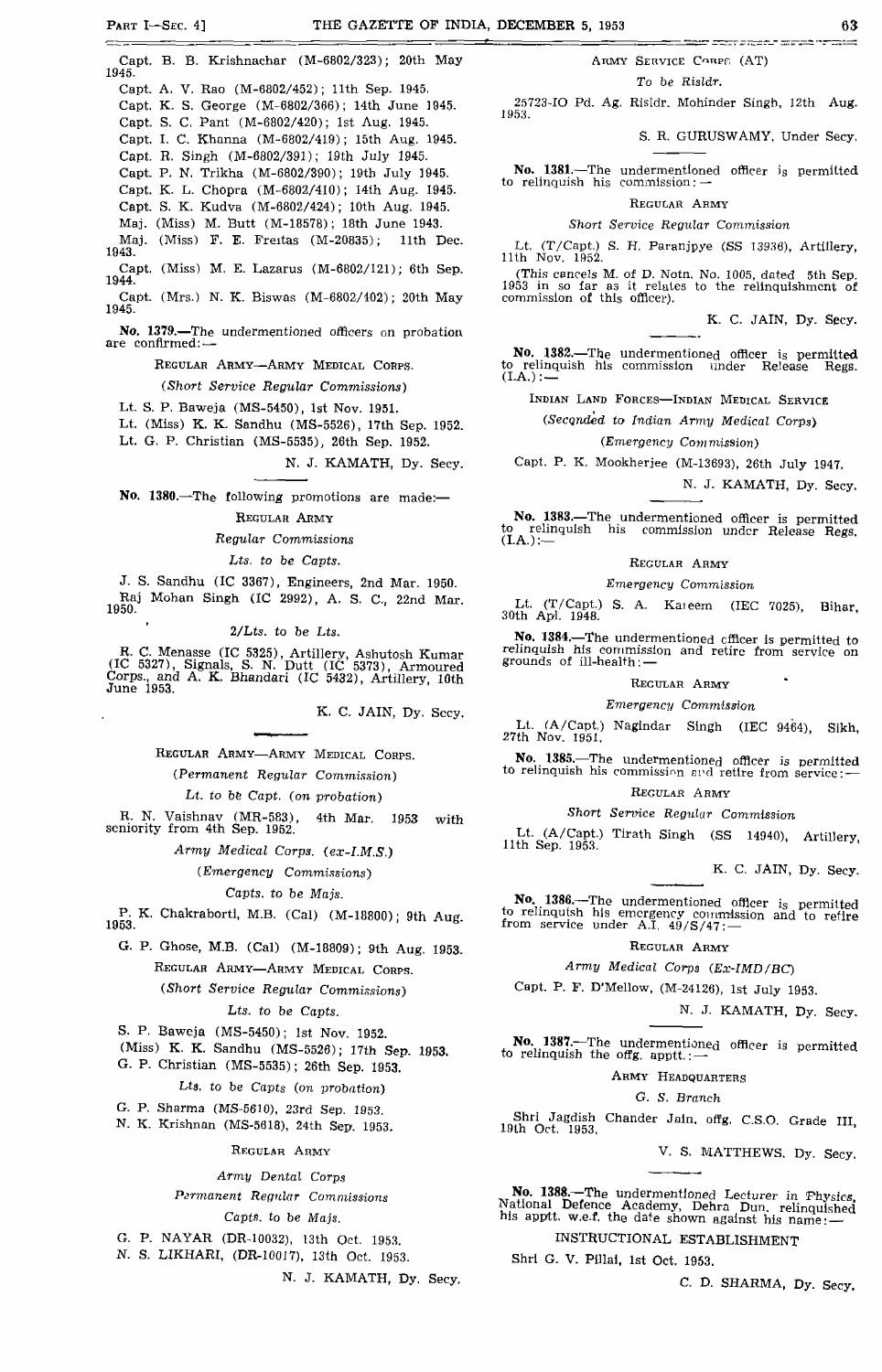No. 1389.—The services of the undermentioned tempy, Asstt. Supdt, of Development, T.D.E. Veh., Ahmednagar, were terminated w.e.f. the date shown against his name: —

INDIAN OHDNANCE SERVICES

Shri S. C. Chakravarly, 25th Oct. 1953.

C. D. SHARMA, Dy. Secy.

No. 1390.—The undermentioned officers are granted leave:-

#### ARMY HEADQUARTERS

#### *G. S, Branch.*

Shri S. K. Nair, Technical Officer, is granted earned leave for 48 days, 17th Aug. 1953.

(M. of D, Notn. No. 1066, dated 19th Sep. 1953, In so far as it relates to the grant of leave to the officer Is cancelled,)

Shri L. N. Gupta, tempy. C.G.O., is granted earned leave for 46 days, 9th Nov. 1953

Q. *M. G's Branch*

Shri Brij Behari Lai, permt. O.S. is granted 1 month and 18 days' privilege leave, 23rd Nov.' 1953.

*M. G. O. Branch*

Shri Anand Swaroop Sharma, O.S., is granted 16 days' piivilege leave, 21st Sep. 1953.

Shri G. S. Gupta, tempy. Junior Scientific Officer, is granted 31 days' earned leave, 29th Oct. 1953.

*E-in-C's Branch*

Shri V. K. Gupta, S.O. Ill, Is granted 45 days' earned leave, 4th June 1953.

V. S. MATTHEWS, Dy. Secy.

M. E. S.

Shri D. C. D'Souza, oifg. S.E., S.O.I(W), C.E'a office Ranchi, 33 days' earned leave, 20th Aug. 1951, 23 days' earned leave, 24th Dec. 1951, 20 days' leave on half pay, 16th Jan. 1952.

Shri P. A. Shelth, olfg. A.E.E. (E/M) 1EM C.E'S office, Ranchi, *W* days' earned leave, 27th Jan. 1953.

Shri Manohar Lai, offg. Asstt. Arch. C.E's office Ranchi, 18 days' earned leave, 9th July 1953.

Shri S. K. Bose, tempy. A.E.E. (B/R), S.O. 3(P) C.E's office, Ranchi, 42 day3 earned leave, 1st Sep. 1953.

Shri R. K, Mazumdar, tempy. A.E.E. (B/R) S.O. 3 C.E's office, Ranchi, 8 days' earned leave, 11th Sep. 1953.

Shri M. V. Raman, offg. E.E., S.O. 2 C.E's office, Ranchi, 30 days' earned leave, 14th Sep. 1953.

Shri A. K. Mukherjce, tempy. A.E.E. (B/R) **A.G.E.** Panagar, 10 days' earned leave, 14th Sep. 1953.

Shri B. K. Roy Chowdhury, tempy. C.L.O. E.S.D.(M) Kankinara, 30 days' earned leave, 14th Sep. 1353.

Shri S. K, Sarkar, tempy. A.E.E. (E/M) A.G.E., ESD.(M) Kankinara, 24 days' earned leave, 21st Sep. 1953.

Shri R. C. Sharma, tempy. A.E.E. (E/M) A.G.E., E.S.D.(M) Kankinara, 30 days' earned leave, 21st Sep. 1953.

Shri J. R. Gulati, offg. S.W., C.E's office, Ranchi, 31 days' earned leave, 29th Sep. 1953.

Shri I. D. Jain, tempy. A.E.E. (E/M) S.O. 3 C.E's office Ranchi, 16 days' earned leave, 29th Sep. 1953.

Shri S. C. Biswas, offg. A.S.W., C.E's office, Ranchi, 18 days' earned leave, 19th Oct 1953.

Shri B. K. Khan, offg. Asstt. Arch. C.E's office, Ranchi, 13 days' earned leave, 19th Oct. 1953.

Shri S. C. Chakravortty, offg. E.E., S.O. 2(Plg.) C.E's<br>office, Ranchi, 4 days' earned leave, 19th Oct. 1953.

Shri Hanumantha Rao, tempy. A.E.E., A.G.E,, Deolalf, 9 days' earned leave, 7th Apl. 1953. Shri Daulat Ram tompy, A.E.E.(B/R), A. G.E.(E).

Jubbulpore, 6 days' earned leave, 16th May, 1953, 15 days' earned leave, 15th June 1953.

Shri L. R Pra3annam, tempy. A.E.E.(E/M), A.G.E., Kalyan, 23 days' earned leave, 13th Aug. 1953.

Shri G. Balakrishna Menon, tempy. C.A.S.O., E.S.D.,<br>Avadi, 13 days' earned leave, 17th Aug. 1953.

Shri Mahesh Dass, offg. S.W., C.W.E's office, Poona, one month's privilege leave, 25th Aug. 1953.

Shri S. Ramamoorthy, offg. C.A.O. Gde. I, C.E's office, Poona, one month and 8 days' privilege leave, 1st Sep. 1953.

Shri Sant Singh, tempy. B.S.O.. E.S.D., KandlviU. 30 days' earned leave, 2nd Sep. 1953.

Shri Labh Singh, tempy. B.S.O., G.E's office (W), Jubbulpore, one month's privilege leave, 2nd Sep. 1953.

Shri A. K. Bhowmik, tempy. A.E.E.(B/R), A.G.E. (W), Bombay, permitted to return to duty, 7th Sep. 1953, The unexpired portion of leave *viz.* 6th Sep. 1953 to 18th Sep. 1953, granted to this officer *vide* Gazette Notn. No. 1194, dated 17th Oct. 1953, is hereby cancelled

Shri Sohan Singh, tempy. B.S.O., G.E's office, C.M.E. Kirkee, 31 days' earned leave, 7th Sep. 1953,

Shri R. W. Chainani, permt. S.E., C.W.E. Cochin, 35 days' earned leave, 10th Sep. 1953.

Shri Daulat Ram, tempy. A.E.E., IEM C.W.E's office Delhi, 69 days' earned leave, 25th Mar. 1953, 12 days' commuted leave, 2nd June 1953.

Shri Mulkh Raj Dutt, offg. C.A.O. Grade II, 8 days' privilege leave, 24th Sep. 1953.

N. S. SIVA, Under Secy.

**No. 1391.**—The undermentioned transfer is made:— OFFICE OF THE C. A. O.

On transfer from Q.M.G'<sub>S</sub> Branch, Shri K. N. Joshi, Offg. O.S., is appointed in the same capacity until fur-<br>ther orders, *vice* Shri R. C. Dhown transferred on<br>promotion, 23rd Oct. 1953.

V. S. MATTHEWS, Dy. Secy.

**No. 1392.**—*Corrigenda.*—(1) In M. of D. Notn.<br>No. 1174, dated 17th Oct. 1953, under the heading,<br>REGULAR ARMY-ARMY MEDICAL CORPS (Perma-<br>nent Regular Commission) To be Lt. (On probation)<br>against the name of Ravindra Nat

N. J. KAMATH, Dy. Secy.

(ii) M. of D. Notn. No. 180, dated 23rd Feb. 1952, in so far as it relates to Capt, Ranjit Singh (IC 3545), Artil-lery is hereby cancelled.

The period spent by this officer under cashiering *viz.* 22nd Jan. 1952 to 7th Aug. 1953 will however not count for any purpose.

(iii) In M. of D. Notn. No. 438, dated the 2nd May 1953, as amended by Notn. No. 925, dated 15th Aug. 1953, in so far as it relates to the grant of short service regular commission for a period of one year to Vishiv Raj K

(iv) In M. of D. Notn. No,  $918A$  of 15th Aug. 1953, the following amendments are made:  $-$ 

Under "To be hon. Capts".

(a) Against IO 8114 Sub.-Maj. and Hony. Lt.<br>
NARAYAN KARANDE, MLI., *for* "1st Oct.<br>
1953" *read* "26th Jan. 1953".

Under "To be hony. Lts".

- (b) Delete "IO 8471 Sub.-Maj. SHERJANG GURUNG 4 GR., 23rd Mar. 1953".
- (c) Against "IO 17858 Sub.-Maj. HARKABAHA-DUR GURUNG, 5 GR." *for* "8th Dec. 1953" *read* "8th Dec. 1952".

K. C. JAIN, Dy. Secy.

(v) In M. of D. Notn. No. 453, dated the 2nd May 1953, in so far as it relates to Shri M. S. Kotivenkatesan, permt. S.W., delete the existing entries (i) and (ii), and substitute the following:-

'26 days' on half pay on M.C.' 4th Nov. 1952.

N. S. SIVA, Under Secy.

(vi) In M, of D. Notn. No. 1923, dated' the 12th Nov. 1949 regarding promotion to Jemdr. against W.S. Hav. Partap Singh for "MTN/687U42" *read* "MTN/6571142"

S. R. GURUSWAMY, Under Secy.

# **(Navy ^Branch)**

**No. 1393.**—The undermentioned gentlemen are appointed Actg. Sub-Lts. (E) on probation in the En-gineering Branch w.e.f, the dates indicated: —

INDIAN NAVY

*(Permt. Cadre)*

15th Oct. 1952

Balwant Rai PAHTL